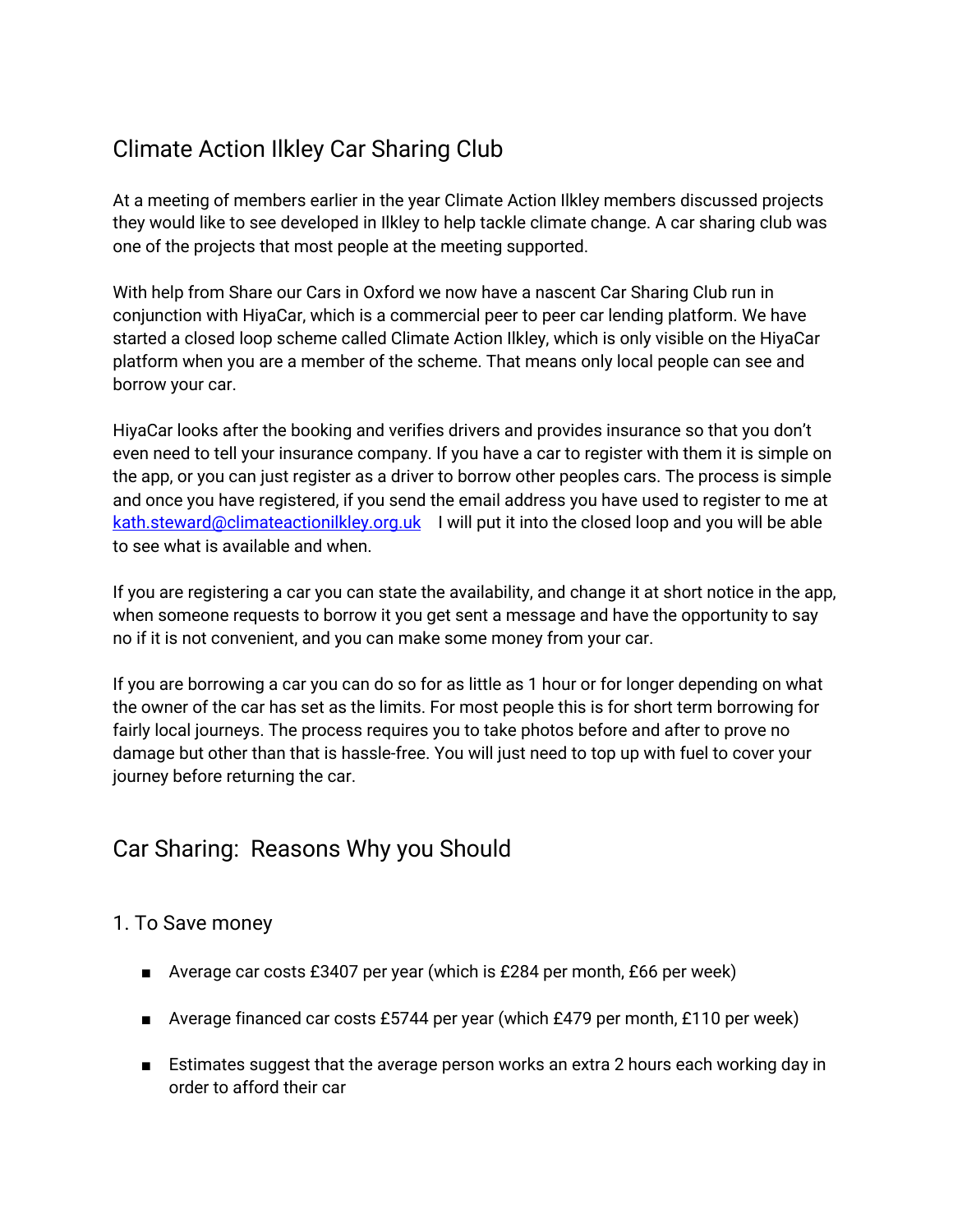- Average car is parked 96.5% of the time.
- Car costs include:
	- 1. Insurance
	- 2. Petrol
	- 3. Depreciation
	- 4. Emissions Tax
	- 5. Breakdown cover
	- 6. Parking permits / tickets
	- 7. Routine maintenance / MOT
	- 8. Unexpected repairs and breakdowns
	- 9. Fines
	- 10. Cleaning / oil / air / screenwash
- 2. To reduce emissions
	- 50% of a car's emissions is in its manufacture so if you get rid of your car and drive the same amount in a shared car you halve your per mile emissions
	- 80% of households in the UK own a car; only 15% worldwide
	- There were 29m cars in the UK in 2000, there are 39m today
	- 60% of 1-2 mile journeys in the UK are done by car
	- Nearly 2/3 of trips are single occupancy
	- Air pollution is linked to 40,000 early deaths a year in the UK
	- EVs are great, but only 20% less polluting than petrol cars, so replacing existing cars 1:1 with EVs won't work

#### 3. To improve local Streets

Reducing the number of cars leads to

- Safer roads for cyclists and pedestrians
- More space for people with limited mobility to get around on our pavements
- Nicer environment
- Improve access for emergency vehicles